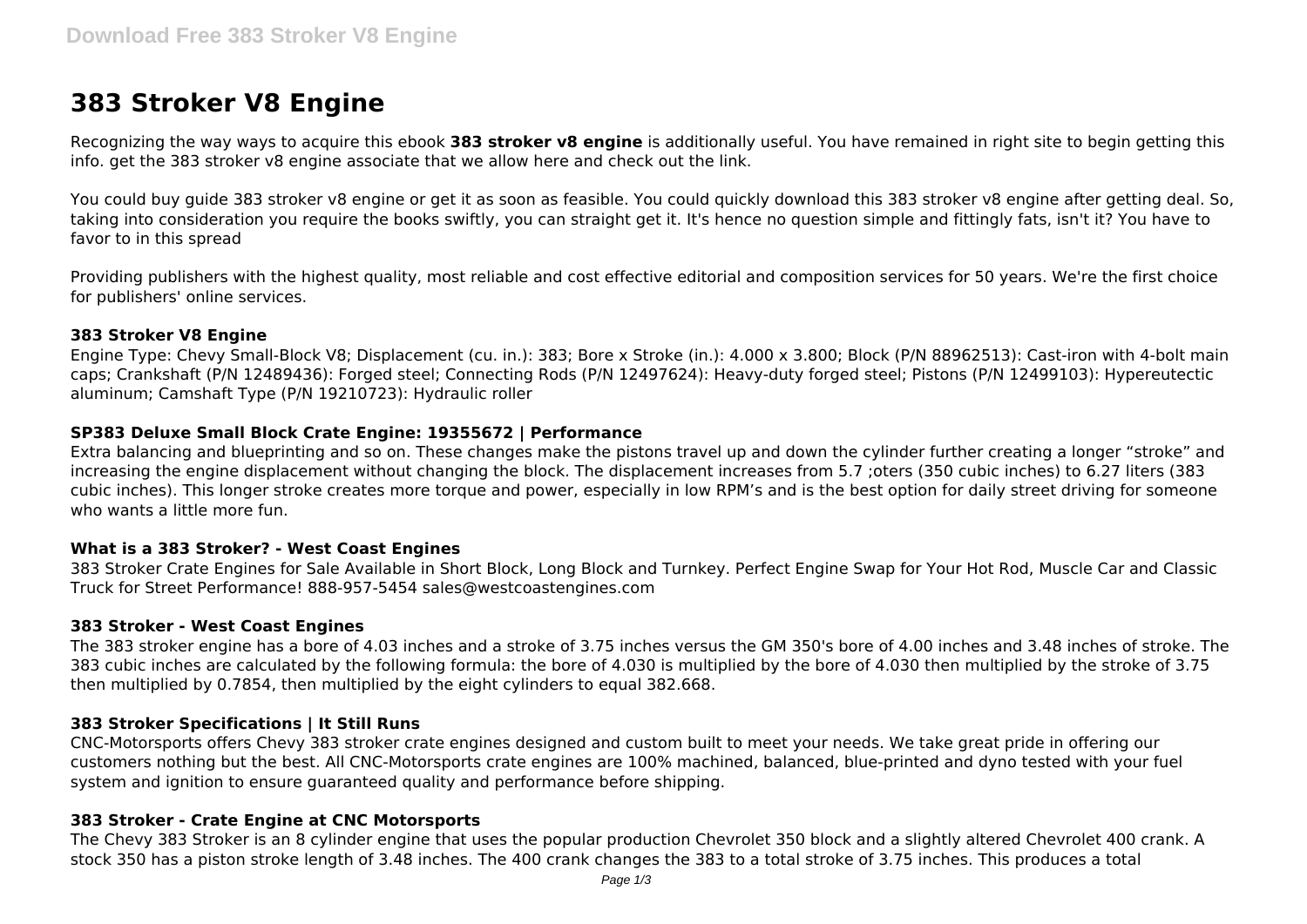displacement of 383 cubic inches (thus the name 383).

## **Chevy 383 Stroker Engines**

39 results for: "383 stroker crate engine" Items Per Page: Sort By: 1 2 . JEGS Small Block Chevy 383 ci Performance Crate Engine. JEGS 3831 Part Number: 059-3831. JEGS 3831 JEGS Small Block Chevy 383 ci Performance Crate Engine. \$3,199.99. \$2,999.99 SAVE \$200.00. Ships directly from the manufacturer on 11/10/20 ...

## **383 stroker crate engine | JEGS**

While the standard 383 is the most common form of stroker small-block, there are several variations to this theme. The first question might be: Why not just build a 400ci small-block and take ...

## **383 Stroker Small Block Chevy - Car Craft Magazine**

On the Dyno This engine definitely exceeded our expectations—check out the numbers. Advertised to make 435 hp, the SP383 saw those numbers and raised them by another 11 hp. Peak torque was a bit...

## **We Test It: The SP383 Crate Engine From Chevrolet Performance**

Proformance Unlimited's Chevy 383 with 450hp out the door....You can view this engine package at the following link: https://www.proformanceunlimited.com/che...

## **Chevy 383 450HP Stroker \*\*LOUD\*\* - YouTube**

The Chevrolet 383 Stroker is a hot rod engine never truly created in normal production for use in a specific car. The engine is a General Motors Chevrolet engine that is made for hot rod enthusiasts who love to modify their cars and add some extra power.

## **Chevrolet 383 Stroker Engine Specs - HCDMAG.com**

"Street Star v2.0" 383 Stroker Crate Engine (Dressed Longblock) • 100% brand new • 420-450 HP • 445-455 Torque • Dart SHP aluminum heads • Long block build. Online Price \$5,295.00. View Details. 383 Stroker Chevy Crate Engine (Shortblock) • Shortblock • Includes frost plugs and cam bearings installed ...

## **GM 383 Crate Engine | GM Crate Engines for Sale**

If your car is screaming for big-block power but your wallet is crying for small-block mercy, then a budget 383 might be just the silencer you're looking for. The first 383 strokers were based on 350 blocks and utilized a 400 small-block crankshaft to increase cubic inches. That was back when 400 blocks were fairly common and manufacturers hadn't yet figured out that a 3.75-inch crankshaft costs about the same to cast as a 3.48-inch unit.

## **How to Build a Budget 383 Stroker Chevy Engine | It Still Runs**

The 383 became the standard model Mopar performance engine for the next decade. The big bore allowed for larger 2.08 in (53 mm) intake valves, and the relatively short stroke helped it to be a free-revving engine, as well as a free-breathing one.

## **Chrysler B engine - Wikipedia**

Shop 383 Chevy Small Block V8 Engines parts and get Free Shipping on orders over \$99 at Speedway Motors, the Racing and Rodding Specialists.